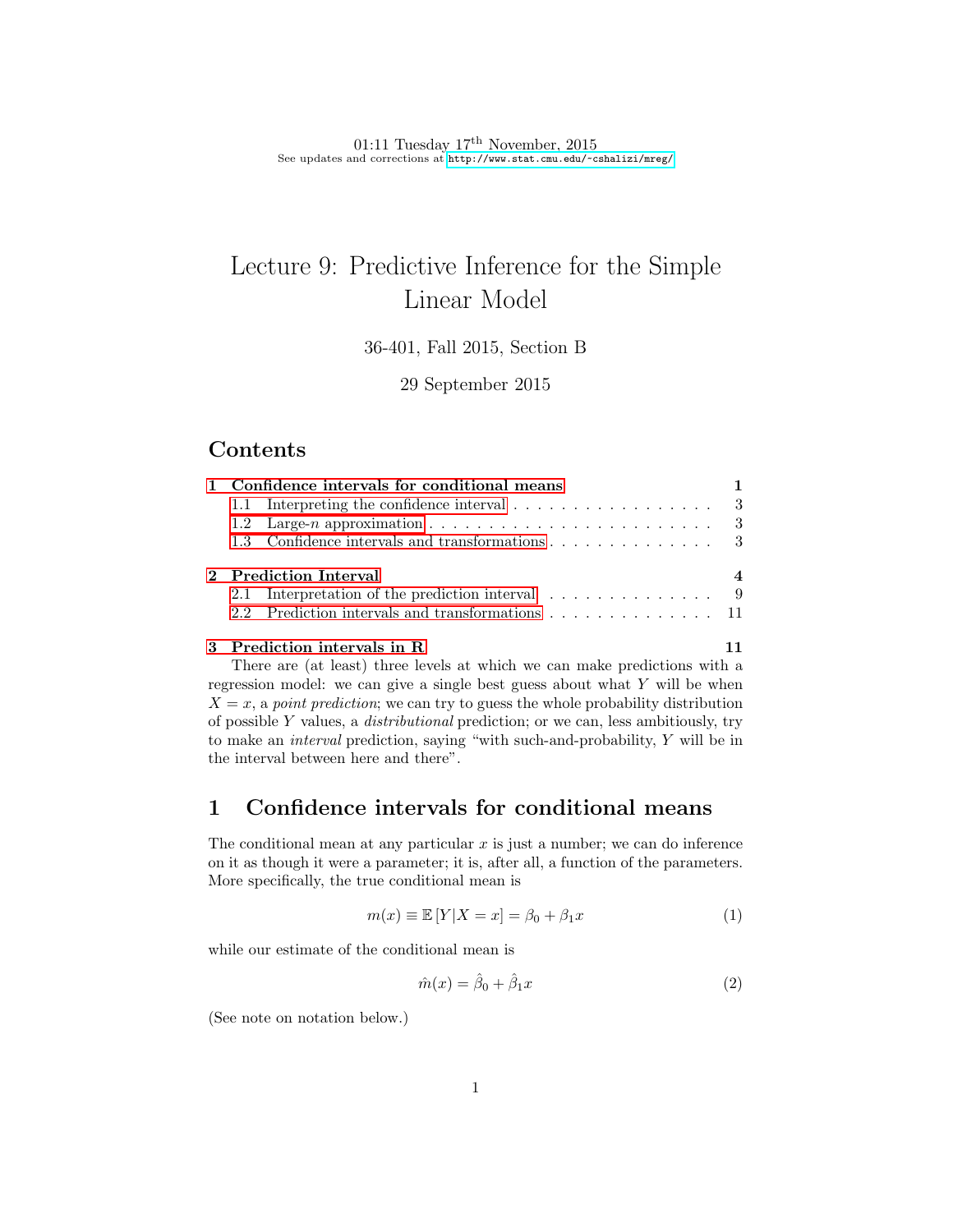We've seen, in lecture 5, that

<span id="page-1-0"></span>
$$
\hat{m}(x) = \beta_0 + \beta_1 x + \frac{1}{n} \sum_{i=1}^n \left( 1 + (x - \overline{x}) \frac{x_i - \overline{x}}{s_X^2} \right) \epsilon_i \tag{3}
$$

so that

$$
\mathbb{E}\left[\hat{m}(x)\right] = \beta_0 + \beta_1 x = m(x) \tag{4}
$$

and

$$
\text{Var}\left[\hat{m}(x)\right] = \frac{\sigma^2}{n} \left(1 + \frac{(x - \overline{x})^2}{s_X^2}\right) \tag{5}
$$

Under the Gaussian noise assumption,  $\hat{m}(x)$  is Gaussian (why?),

$$
\hat{m}(x) \sim N\left(m(x), \frac{\sigma^2}{n}\left(1 + \frac{(x-\overline{x})^2}{s_X^2}\right)\right) \tag{6}
$$

Notice how the variance grows as we move further and further away from the center of the data along the  $x$  axis. Also notice how all the unknown parameters show up on the right-hand side of the equation.

Exact confidence intervals At this point, getting confidence intervals for  $m(x)$  works just like getting confidence intervals for  $\beta_0$  or  $\beta_1$ : we use as our standard error

$$
\widehat{\text{se}}\left[\hat{m}(x)\right] = \frac{\widehat{\sigma}}{\sqrt{n-2}}\sqrt{1 + \frac{(x-\overline{x})^2}{s_X^2}}\tag{7}
$$

and then find

$$
\frac{\hat{m}(x) - m(x)}{\hat{\mathfrak{se}}\left[\hat{m}(x)\right]} \sim t_{n-2} \tag{8}
$$

by entirely parallel arguments.  $1 - \alpha$  confidence intervals follow as before as well.

What about using CIs for  $\beta_0$  and  $\beta_1$ ? That's not a bad idea, but since  $m(x)$  is a function of both parameters, we'd need a simultaneous confidence region, not two confidence intervals. Similarly, we could try using the sampling distributions of  $\hat{\beta}_0$  and  $\hat{\beta}_1$  to get the distribution of  $\hat{m}(x)$ , but then we need to worry about the covariance between them. Eq. [3](#page-1-0) effectively handles all those awkward complications for us, by breaking  $\hat{m}(x)$  down into its component parts.

**Notation** The textbook, following an old tradition, talks about  $\hat{y}$  as the conditional mean. This is not a good tradition, since it leads to great awkwardness in distinguishing the true conditional mean from our estimate of it. Hence my use of  $m(x)$  and  $\hat{m}(x)$ .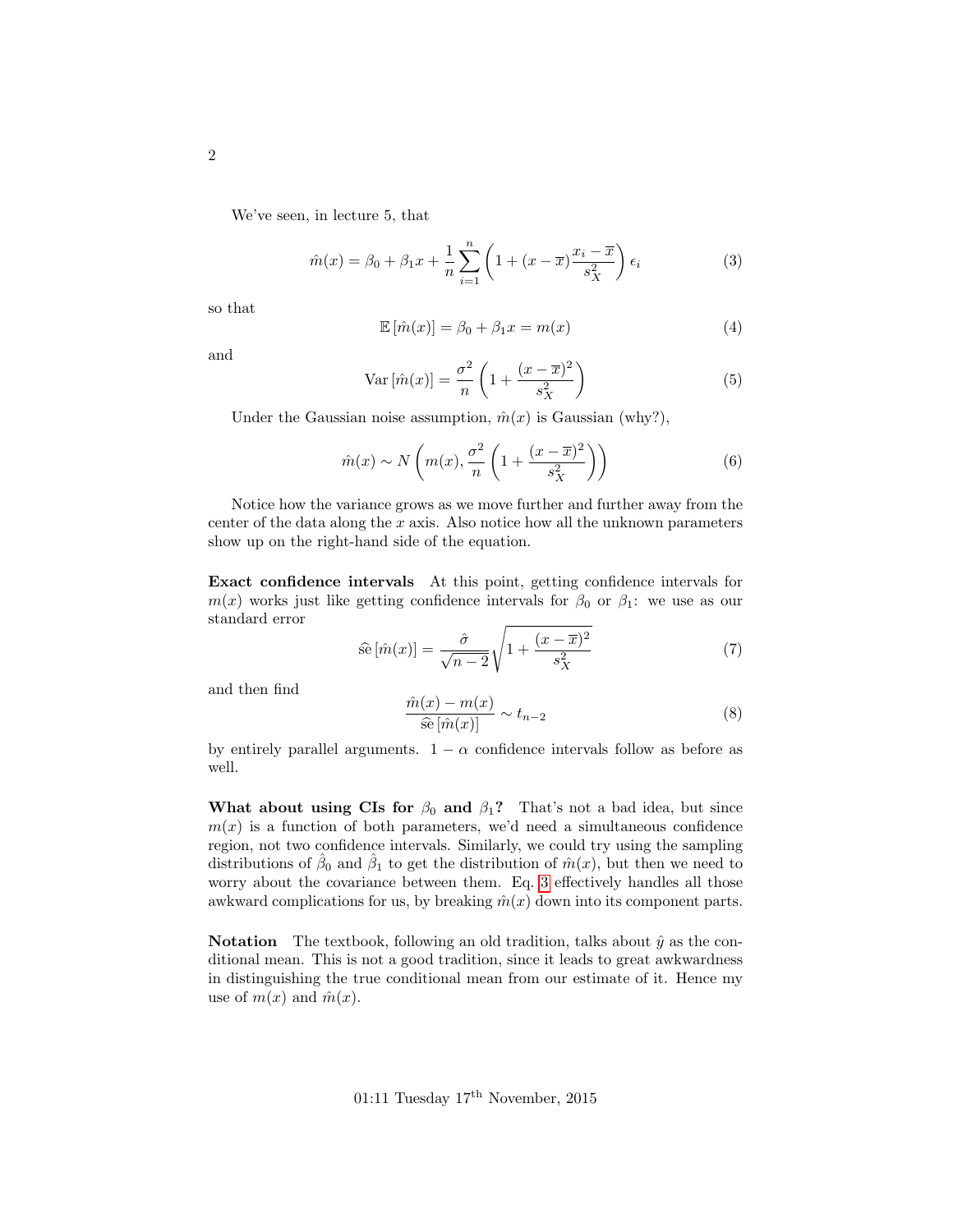#### <span id="page-2-0"></span>1.1 Interpreting the confidence interval

This confidence interval has the same interpretation as one for the parameters: either

- 1. The true value of  $m(x)$ , i.e., the true value of  $\mathbb{E}[Y|X=x]$ , is in the interval, or
- 2. Something very unlikely happened when we got our data.

This is all well and good, but it does not tell us about how often future values of Y will be in this interval; it tells us about how often we capture the conditional average.

#### <span id="page-2-1"></span>1.2 Large- $n$  approximation

As n grows, the t distribution with  $n-2$  degrees of freedom becomes, approximately, the standard Gaussian. It follows that for large  $n$ ,

$$
\frac{\hat{m}(x) - m(x)}{\hat{\mathfrak{se}}\left[\hat{m}(x)\right]} \approx N(0, 1) \tag{9}
$$

so

$$
\hat{m}(x) \approx N(m(x), \hat{\mathfrak{se}}\left[\hat{m}(x)\right]^2)
$$
\n(10)

and an approximate  $1 - \alpha$  confidence interval for  $m(x)$  is

$$
\hat{m}(x) \pm z_{\alpha/2} \frac{\hat{\sigma}}{\sqrt{n}} \sqrt{1 + \frac{(x - \overline{x})^2}{s_X^2}}
$$
\n(11)

(It doesn't matter whether we use  $n-2$  or n in the denominator for  $\hat{\mathfrak{se}}$ .) Notice that the width of this interval  $\rightarrow 0$  as  $n \rightarrow \infty$ .

#### <span id="page-2-2"></span>1.3 Confidence intervals and transformations

Transforming the predictor variable raises no particular issues. Transforming the response, however, is quite delicate.

When we transform the response, the model becomes

$$
g(Y) = \beta_0 + \beta_1 x + \epsilon \tag{12}
$$

for  $\epsilon$  IID Gaussian,  $N(0, \sigma^2)$ . Now

$$
\mathbb{E}\left[g(Y)\mid X=x\right] = \beta_0 + \beta_1 x \tag{13}
$$

and so if we go through the calculates above, we get confidence intervals for  $\mathbb{E}[g(Y) | X = x]$ , the conditional expectation of the *transformed* response.

In general, however,

$$
\mathbb{E}\left[Y \mid X=x\right] \neq g^{-1}(\beta_0 + \beta_1 x) \tag{14}
$$

so just applying  $g^{-1}$  to the confidence limits for  $\mathbb{E}[g(Y) | X = x]$  won't give us a confidence interval for  $\mathbb{E}[Y|X=x]$ .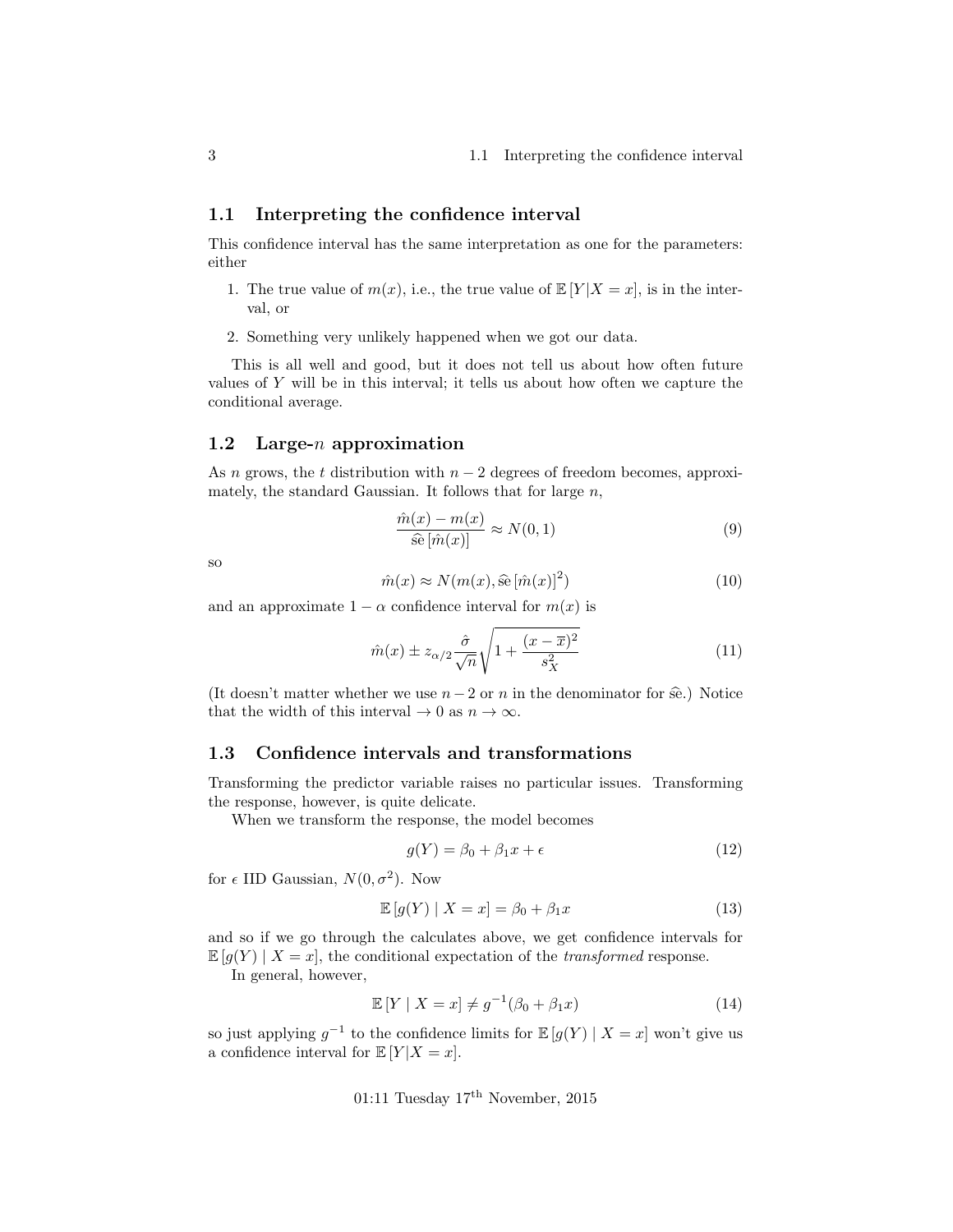# <span id="page-3-0"></span>2 Prediction Interval

A 1 –  $\alpha$  **prediction interval** for  $Y|X = x$  is a an interval [l, u] where

$$
\mathbb{P}\left(l \le Y \le u | X = x\right) = 1 - \alpha \tag{15}
$$

Since  $Y|X=x \sim N(m(x), \sigma^2)$ , it would be a simple matter to find these limits if we knew the parameters: the lower limit would be  $m(x) + z_{\alpha/2}\sigma$ , and the upper limit  $m(x) + z_{1-\alpha/2}\sigma$ . Unfortunately, we don't know the parameters.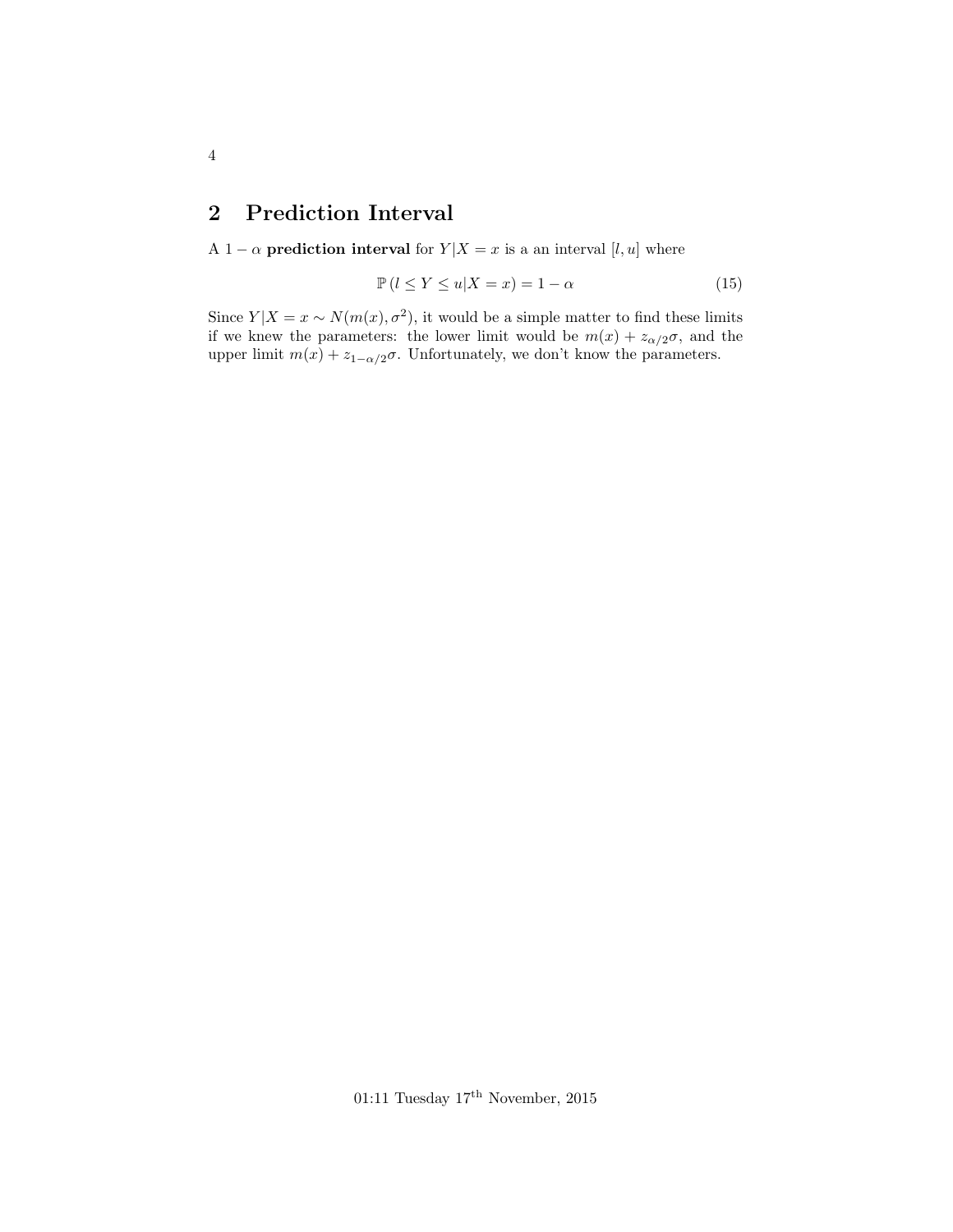```
# Simulate a Gaussian-noise simple linear regression model
# Inputs: x sequence; intercept; slope; noise variance; switch for whether to
  # return the simulated values, or run a regression and return the estimated
  # model
# Output: data frame or coefficient vector
sim.gnslrm <- function(x, intercept, slope, sigma.sq, mdl=TRUE) {
 n \leftarrow length(x)y <- intercept + slope*x + rnorm(n,mean=0,sd=sqrt(sigma.sq))
 if (mdl) {
   return(ln(y^*x))} else {
   return(data.frame(x=x, y=y))
  }
}
# Read in a model and get it to give a prediction interval at a given x
  # This will be convenient when we want to have lots of models make predictions
  # at the same point
# Inputs: the model, the value of x
# Output: vector giving prediction interval
extract.pred.int <- function(mdl,x,level=0.95) {
    predict(mdl,newdata=data.frame(x=x),interval="prediction",level=level)
}
# No magic numbers!
x.new < -1/137m <- 1000
alpha <- 0.05
beta.0 <- 5
beta.1 \leftarrow -2sigma.sq \leftarrow 0.1
```
Figure 1: Code setting up a simulation of a Gaussian-noise simple linear regression model, along a fixed vector of  $x_i$  values, followed by some default values we'll use in the later simulations.

01:11 Tuesday 17th November, 2015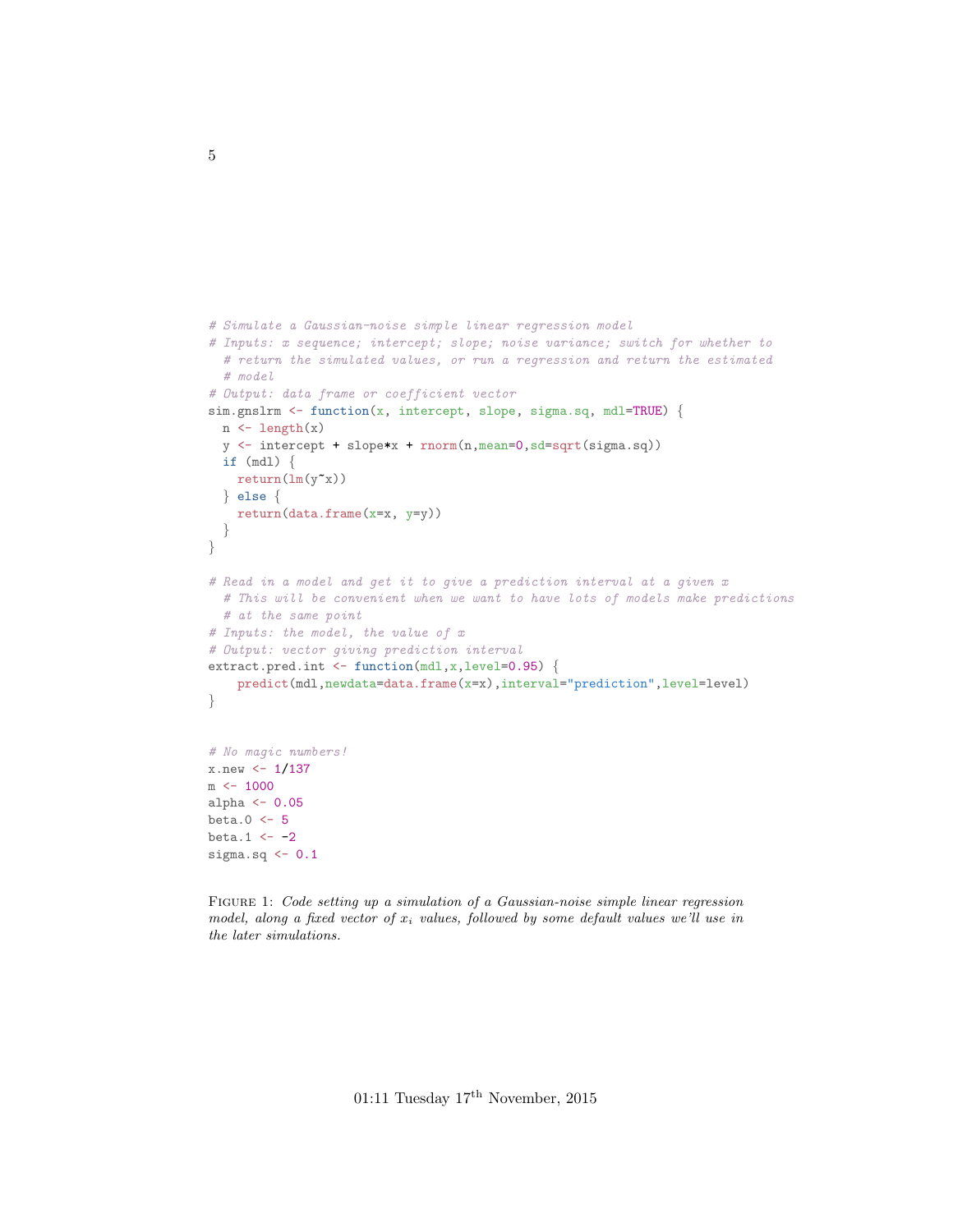<span id="page-5-0"></span>

```
# Simulate Y from the model
```

```
y.new <- sim.gnslrm(x=rep(x.new,m),beta.0,beta.1,sigma.sq,mdl=FALSE)$y
# All the prediction intervals are the same (because x isn't changing)
pred.int <- beta.0 + beta.1*x.new + sqrt(sigma.sq)*qnorm(c(alpha/2,1-alpha/2))
names(pred.int) <- c("lwr","upr") # Names make for clearer code
par(mfrow=c(1,2)) # Set up for 2 side-by-side plots
# Plot the first 25 runs of Y (so we can see what's happening)
plot(1:25, y.new[1:25], xlab="Simulation number", ylab="Y", ylim=c(2,8))
# Add vertical segments for the prediction intervals
segments(x0=1:25, x1=1:25, y0=pred.int["lwr"], y1=pred.int["upr"], lty="dashed")
# For each Y, check if it's covered by the interval
covered <- (y.new >= pred.int["lwr"]) & (y.new <= pred.int["upr"])
# Plot the running mean of the fraction of Y's covered by the interval
plot(1:m, cumsum(covered)/(1:m), xlab="Number of simulations",
     ylab="Cumulative coverage proportion", ylim=c(0.5,1))
abline(h=1-a1pha, col="grey") # Theoretical coverage level
par(mfrow=c(1,1)) # Restore ordinary plot layout for later
```
FIGURE 2: Demonstration of the coverage of the prediction intervals. Here, we are seeing what would happen if we got to use the true coefficients, which are  $\beta_0 = 5$ ,  $\beta_1 = -2, \sigma^2 = 0.1$ ; we are always trying to predict Y when  $X = 1/137$ .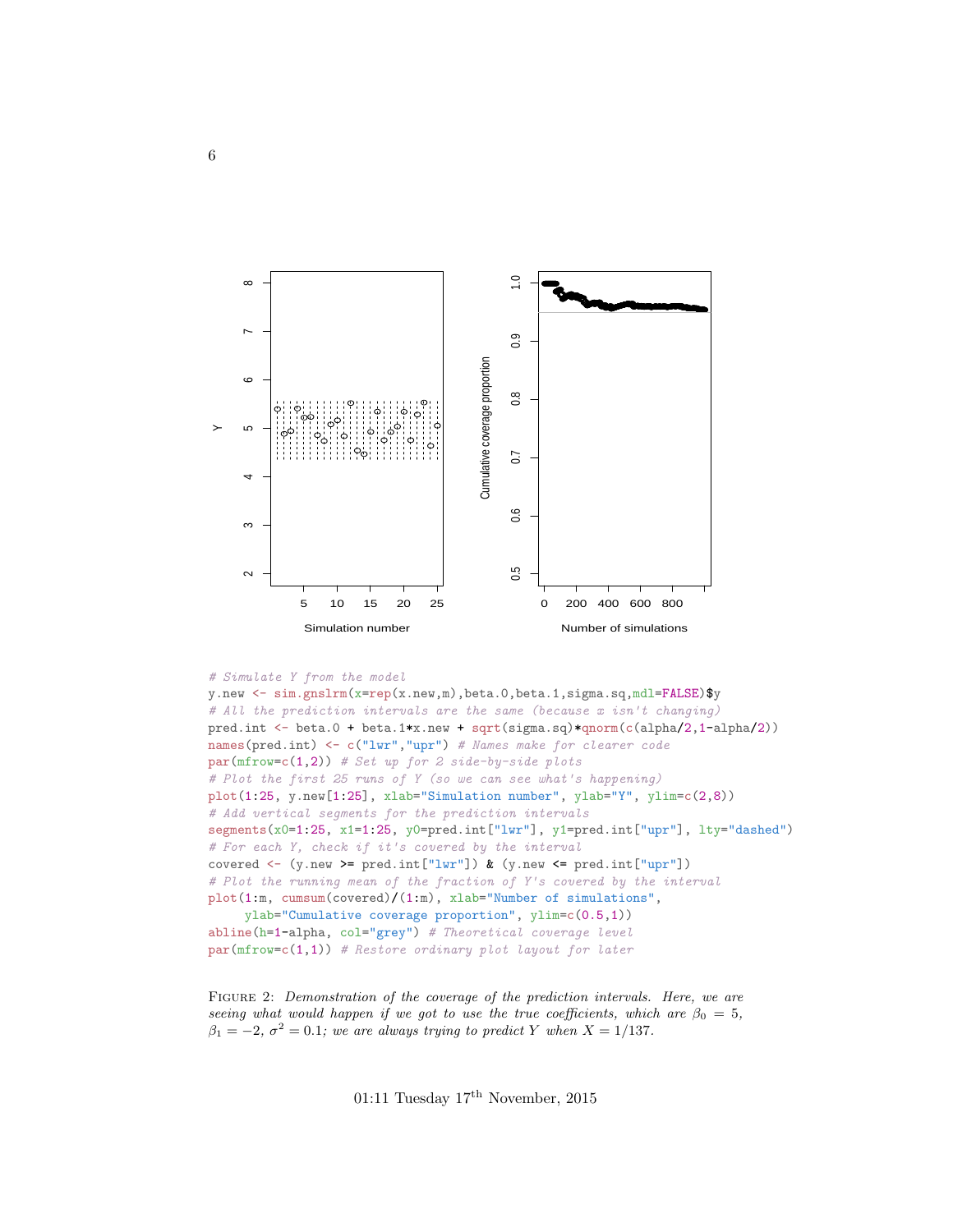However, we do know how the parameters are related to our estimates, so let's try to use that:

$$
Y|X = x \sim N(m(x), \sigma^2)
$$
\n(16)

$$
= m(x) + N(0, \sigma^2) \tag{17}
$$

$$
= \hat{m}(x) + N\left(0, \frac{\sigma^2}{n}\left(1 + \frac{(x - \overline{x})^2}{s_X^2}\right)\right) + N(0, \sigma^2) \tag{18}
$$

$$
= \hat{m}(x) + N\left(0, \sigma^2 \left(1 + \frac{1}{n} + \frac{(x - \overline{x})^2}{n s_X^2}\right)\right) \tag{19}
$$

where in the last line I've used the fact that, under the assumptions of the model, the new  $Y$  we're trying to predict is independent of the old  $Y$  used to estimate the parameters. The variance, as we've seen, has two parts: the true noise variance about the regression line, plus the variance coming from our uncertainty in where that regression line is. Both parts of the variance are proportional to  $\sigma^2$ . Let's call the whole thing  $\sigma_{pred}^2(x)$ .

So, we have a random variable with a Gaussian distribution centered at  $\hat{m}(x)$ and with a variance  $\sigma_{pred}^2(x)$  proportional to  $\sigma^2$ . We can estimate that variance as

$$
s_{pred}^2(x) = \hat{\sigma}^2 \frac{n}{n-2} \left( 1 + \frac{1}{n} + \frac{(x - \overline{x})^2}{n s_X^2} \right)
$$
 (20)

Going through the now-familiar argument once again,

$$
\frac{Y - \hat{m}(x)}{s_{pred}(x)} \mid X = x \sim t_{n-2}
$$
\n(21)

and we can use this to give prediction intervals.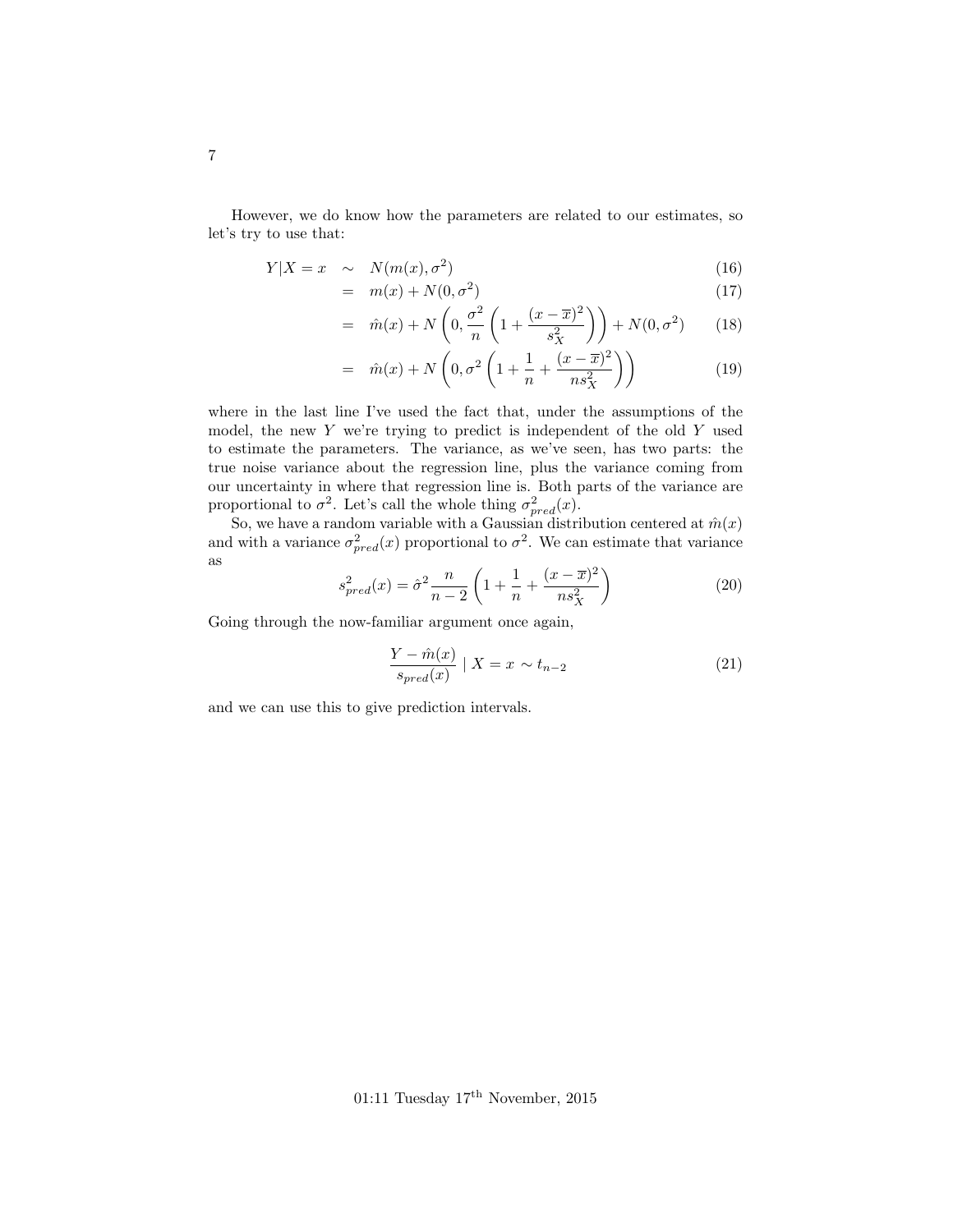<span id="page-7-0"></span>

```
# Run simulations where we get a new estimate of the model on each run,
# but with fixed X vector (to keep it simple)
x.seq <- seq(from=-5, to=5, length.out=42)
# Run the simulation many times, and give a _list_ of estimated models
  # simplify=FALSE forces the return value to be a list
mdls <- replicate(m, sim.gnslrm(x=x.seq,beta.0,beta.1,sigma.sq,mdl=TRUE),
                  simplify=FALSE)
# Extract the prediction intervals for every one of the models
pred.ints <- sapply(mdls, extract.pred.int, x=x.new)
rownames(pred.ints)[2:3] <- names(pred.int) # Fix the names
# Now make plots like the previous figure
par(mfrow=c(1,2))plot(1:25, y.new[1:25], xlab="Simulation number", ylab="Y", ylim=c(2,8))
segments(x0=1:25, x1=1:25, y0=pred.ints["lwr",], y1=pred.ints["upr",], lty="dashed")
covered \leq (y.new \geq pred.ints["lwr",]) & (y.new \leq pred.ints["upr",])
plot(1:m, cumsum(covered)/(1:m), xlab="Number of simulations",
     ylab="Cumulative coverage proportion", ylim=c(0.5,1))
abline(h=1-alpha, col="grey")
par(mfrow=c(1,1))
```
FIGURE 3: As in Figure [2,](#page-5-0) but we are now using coefficients estimated by drawing  $42$ observations from the model, with the X's being evenly spaced from  $-5$  to 5. Here, as you can see from the code, each prediction is made on the basis of a different random realization of the data before estimating the model. (See §[3](#page-10-1) below for details on how to use predict to return intervals.)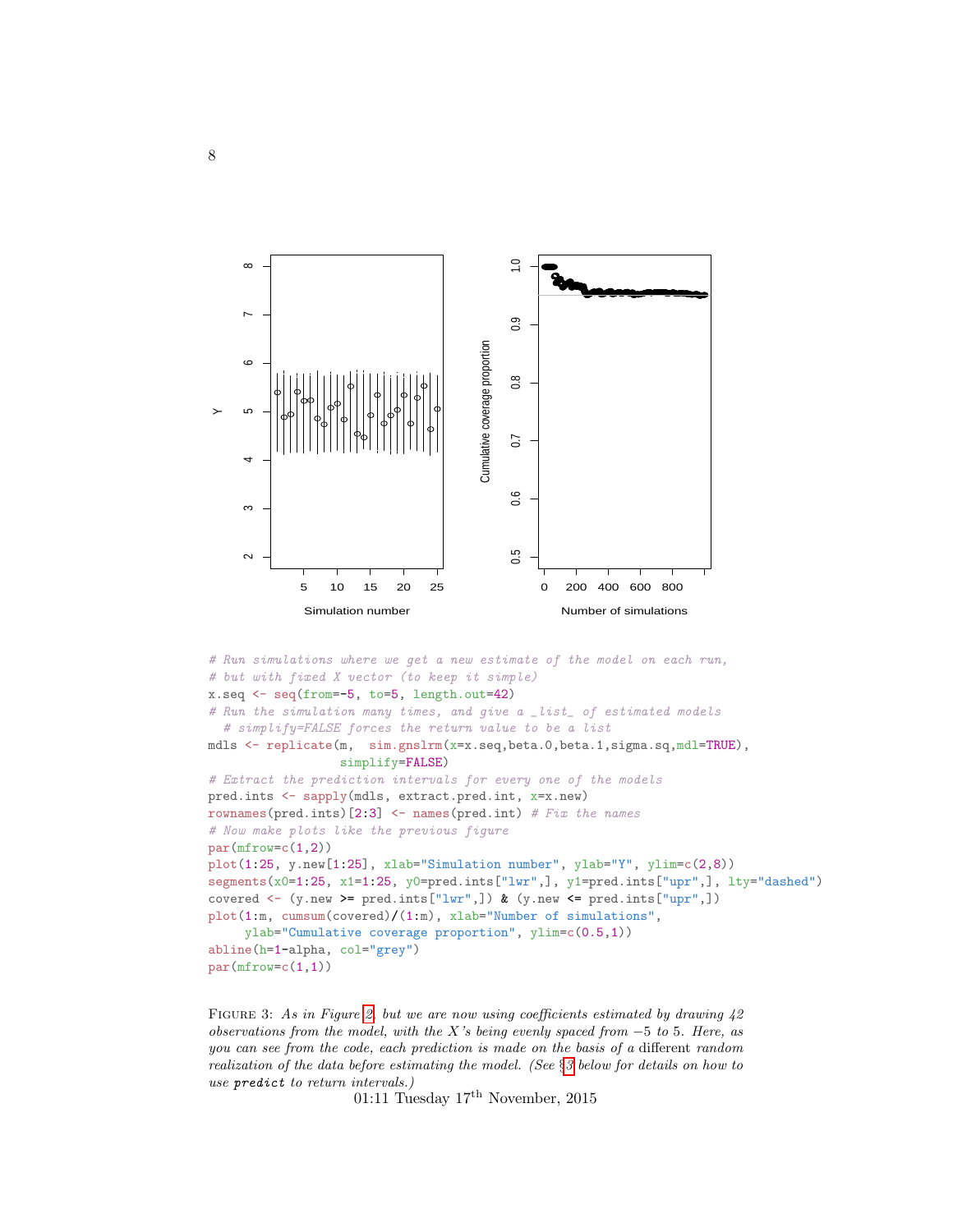Again, as usual, as  $n \to \infty$ , the t distribution turns into a standard Gaussian, while  $s_{pred}^2(x) \rightarrow \sigma_{pred}^2(x) \rightarrow \sigma^2$ . With enough data, then, our prediction intervals approach the ones we'd use if we knew the parameters and they were exactly our point estimates. Notice that the width of these prediction intervals does not go to zero as  $n \to \infty$  — there is always some noise around the regression line!

#### <span id="page-8-0"></span>2.1 Interpretation of the prediction interval

The interpretation of the prediction interval here is a bit tricky.

What we want for a prediction interval is that

$$
\mathbb{P}\left(l \le Y \le u \mid X = x\right) = 1 - \alpha\tag{22}
$$

Now our limits l and u involve the estimated parameters. To be explicit,

<span id="page-8-1"></span>
$$
\mathbb{P}\left(\hat{m}(x) + t_{n-2}(\alpha/2)s_{pred}(x) \le Y \le \hat{m}(x) + t_{n-2}(1-\alpha/2)s_{pred}(x) \mid X = x\right) = 1-\alpha
$$
\n(23)

But  $\hat{m}(x)$  and  $s_{pred}(x)$  are both random variables. The experiment we're imagining repeating when we write out Eq. [23](#page-8-1) involves both estimating the parameters and predicting a new Y at  $X = x$  every time.

If we estimate the parameters just once, and then try repeatedly measuring Y when  $X = x$ , we'll see that our coverage level, while close to  $1 - \alpha$ , is not quite  $1-\alpha$ , sometimes less and sometimes more. (But over many estimates, the coverage must average out to  $1 - \alpha$  — why?) The coverage gets closer to the desired level as the number of points n used to estimate the model grows, but simply predicting more observations with fixed estimates won't budge it.

It is nonetheless a Bad Sign for the model if the actual coverage level is very far from  $1 - \alpha$ , especially if the coverage for certain regions of the x axis is very far from this desired or nominal level. One might, however, need to do some simulations (along the lines of the code provided here. . . ) to see how big a departure should be expected if all the model assumptions hold.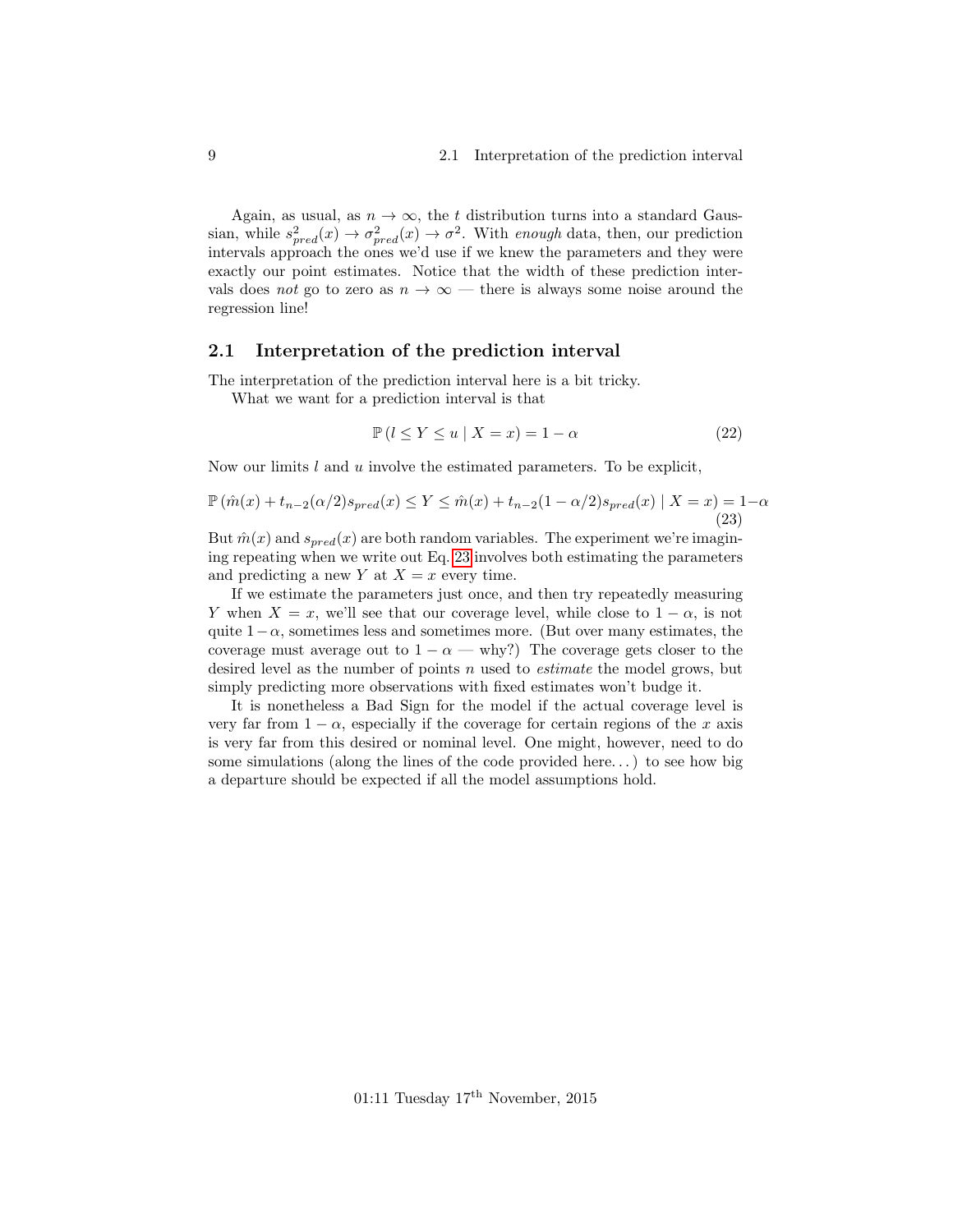

Figure 4: As in Figure [3,](#page-7-0) but all the new realizations of Y are being predicted based on the coefficients of one single estimate of the coefficients (the first estimate for the black intervals, the second estimate for the red).  $-$  The code for all three figures is very similar; could you write one function which, with appropriate arguments, would make all three of them?01:11 Tuesday  $17<sup>th</sup>$  November,  $2015$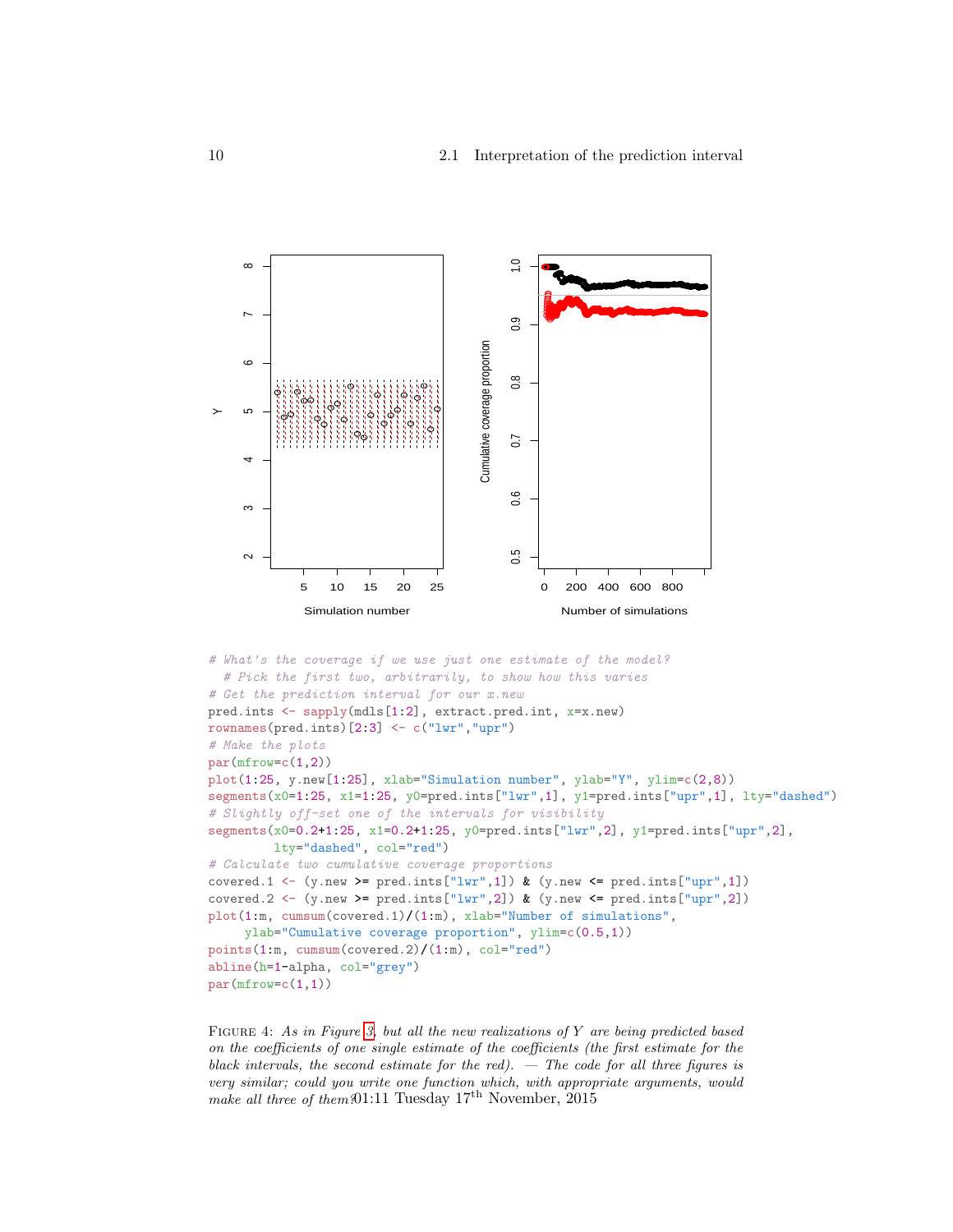#### <span id="page-10-0"></span>2.2 Prediction intervals and transformations

Transforming the predictor variable raises no issues for prediction intervals. If we've transformed the response, though, we need to take account of it.

A model with a transformed response looks like this:

$$
g(Y) = \beta_0 + \beta_1 X + \epsilon \tag{24}
$$

for  $\epsilon$  IID Gaussian, and some invertible, non-linear function g. Since g is invertible, it must be either increasing or decreasing; to be definite, I'll say it's increasing, but it should be clear as we go what needs to change for decreasing transformations.

When we estimated the model after transforming  $Y$ , what we have above gives us a prediction interval for  $g(Y)$ . Remember what this means:

$$
\mathbb{P}\left(L \le g(Y) \le U | X = x\right) = 1 - \alpha \tag{25}
$$

Since g is an increasing function, so is  $g^{-1}$ , and therefore

$$
\{L \le g(Y) \le U\} \Leftrightarrow \{g^{-1}(L) \le Y \le g^{-1}(U)\}\tag{26}
$$

Since the two events are logically equivalent, they must have the same probability, no matter what we condition on:

$$
\mathbb{P}\left(g^{-1}(L) \le Y \le g^{-1}(U) \mid X = x\right) = 1 - \alpha \tag{27}
$$

Thus, we get a prediction interval for Y by taking the prediction interval for  $g(Y)$  and undoing the transformation.

# <span id="page-10-1"></span>3 Prediction intervals in R

For linear models, all of the calculations needed to find confidence intervals for  $\hat{m}$  or prediction intervals for Y are automated into the predict function, introduced in Lecture 5.

predict(object, newdata, interval=c("none", "confidence", "prediction"), level=0.95)

The object argument is the estimated model returned by lm; newdata is a data frame containing a column whose name matches that of the predictor variable. We saw these arguments before (see Lecture [[ref.]] again); what's new are the other two. interval controls whether to give point predictions ("none", the default) or intervals, and if so which kind. level is of course the confidence level (default 0.95 for tradition's sake.)

To illustrate, let's revisit our old friend chicago:

library(gamair); data(chicago) death.temp.lm <- lm(death ~ tmpd, data=chicago)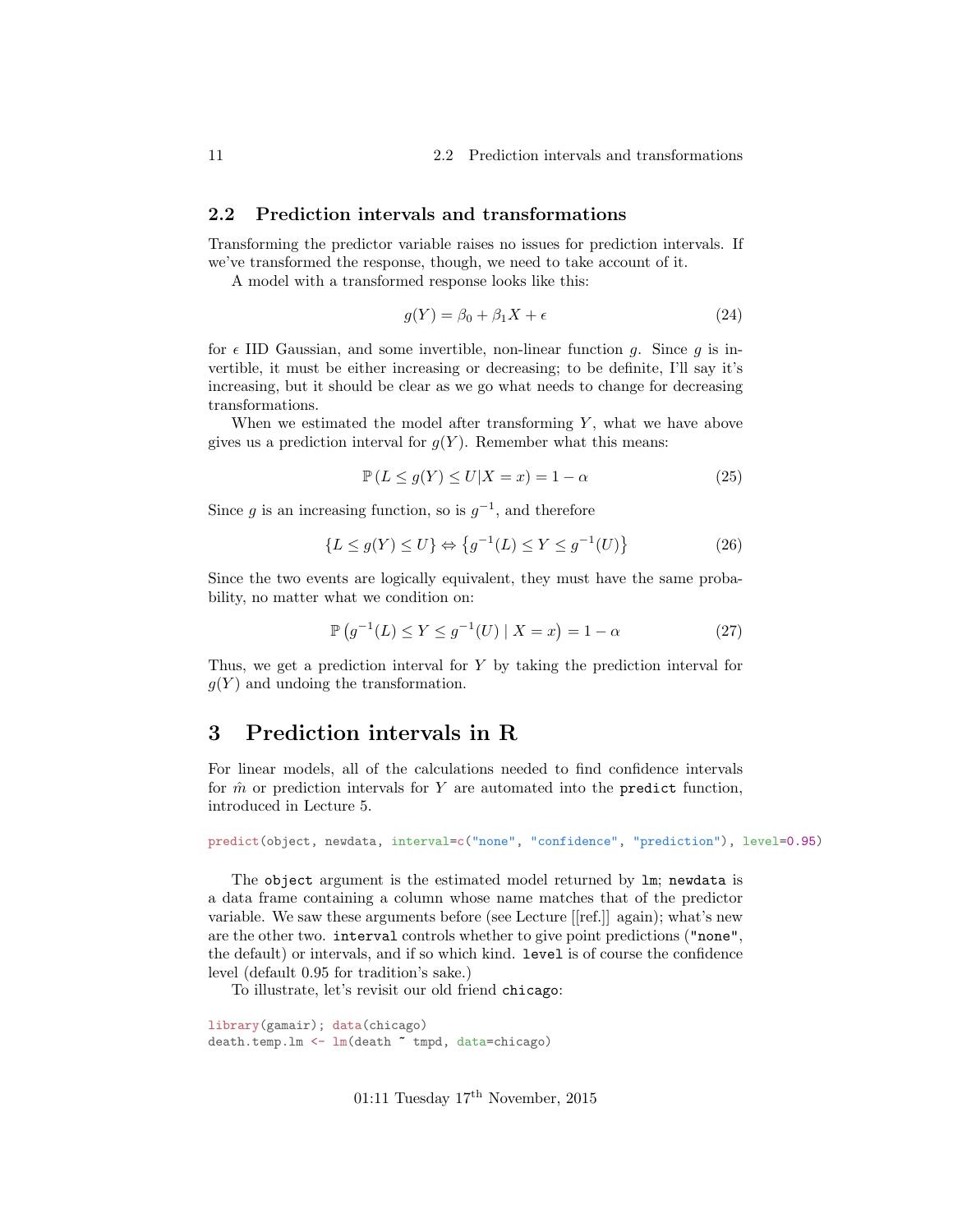Figure [5](#page-12-0) shows a scatter-plot of the data and the estimated line, together with confidence limits for the conditional mean at each point<sup>[1](#page-11-0)</sup>. Because we have thousands of data points and reasonably large  $s_X^2$ , the confidence limits are quite narrow, though you can see, from the plot, how they widen as we move away from the mean temperature<sup>[2](#page-11-1)</sup>.

Figure [6](#page-13-0) shows the prediction limits for the same model. These are much wider, because their width is mostly coming from (the estimate of)  $\sigma$ , the noise around the regression line, the model being very confident that it knows what the line is. Despite their width, the bands don't include all the data points. This is not, in itself, alarming — they should only contain about  $95\%$  of the data points! I will leave it as an exercise to check what the actual coverage level is here.

<span id="page-11-0"></span><sup>&</sup>lt;sup>1</sup>The confidence limits we've worked out are for  $m(x)$  at a specific x. If we wanted curves  $L(x)$ ,  $U(x)$  which would bracket  $m(x)$  everywhere with high probability (i.e.,  $\mathbb{P}(\forall x, L(x) \leq m(x) \leq U(x)) = 1 - \alpha$ , we need a slightly more complicated construction.

<span id="page-11-1"></span><sup>2</sup>To answer a question which came up after the lecture on diagnostics: you'll notice that they don't widen enough to include the non-parametric (spline) estimate of the conditional mean. This is another sign that the model is making systematic mistakes at high temperatures.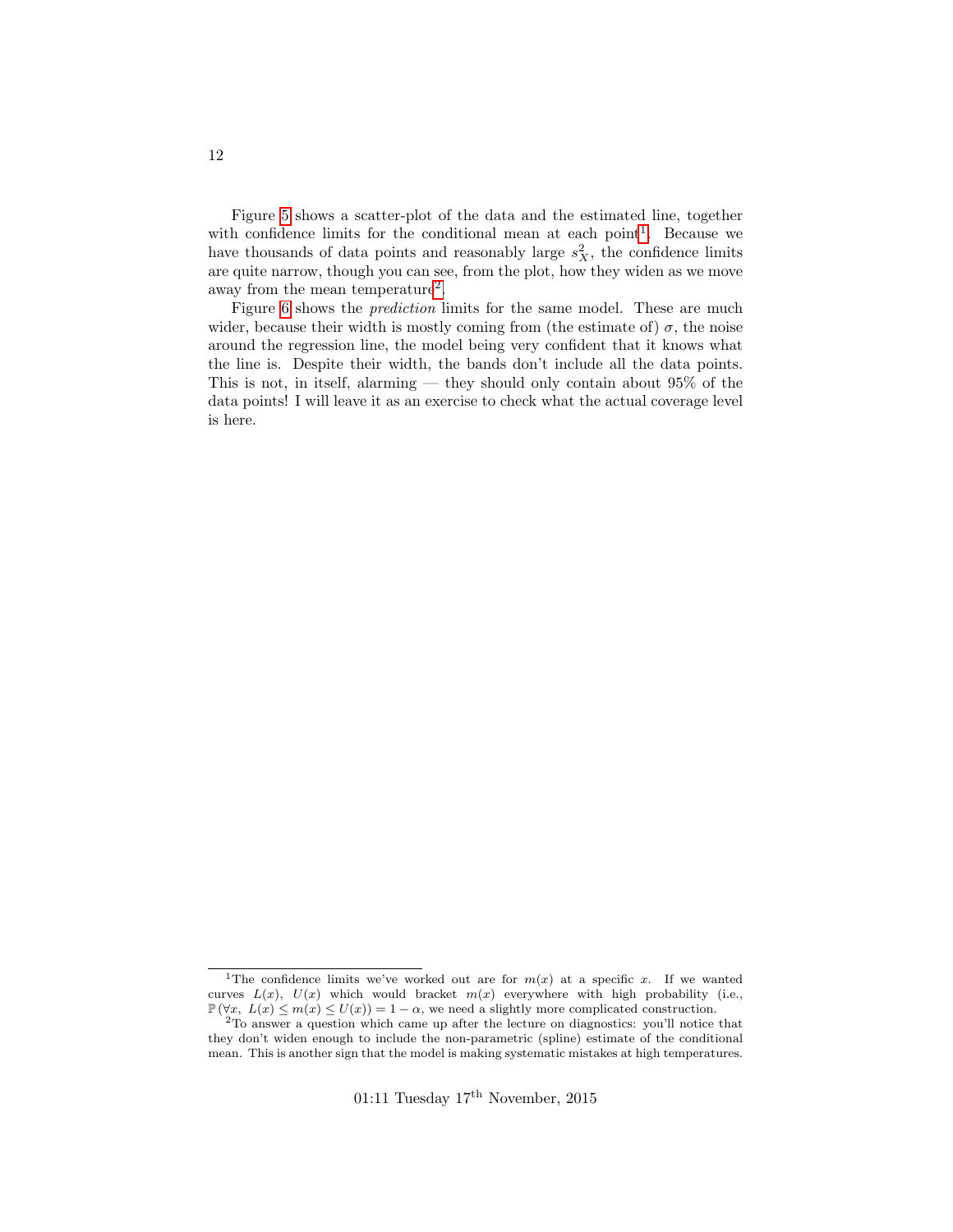<span id="page-12-0"></span>

```
plot(death "tmpd, data=chicago, pch=19, cex=0.5, col="grey", ylim=c(0,200),
     xlab="Daily mean temperature (F)", ylab="Mortality (deaths/day)")
abline(death.temp.lm)
temp.\texttt{seq} \leftarrow \texttt{seq}(\texttt{from=}-20, \texttt{to=}100, \texttt{length}.\texttt{out=100})death.temp.CIs <- predict(death.temp.lm, newdata=data.frame(tmpd=temp.seq),
                                interval="confidence")
lines(temp.seq, death.temp.CIs[,"lwr"], lty="dashed", col="blue")
lines(temp.seq, death.temp.CIs[,"upr"], lty="dashed", col="blue")
```
FIGURE 5: Data from the Chicago death example (grey dots), together with the regression line (solid black) and the 95% confidence limits on the conditional mean (dashed blue curves). I have restricted the vertical range to help show the confidence limits, though this means some high-mortality days are off-screen.